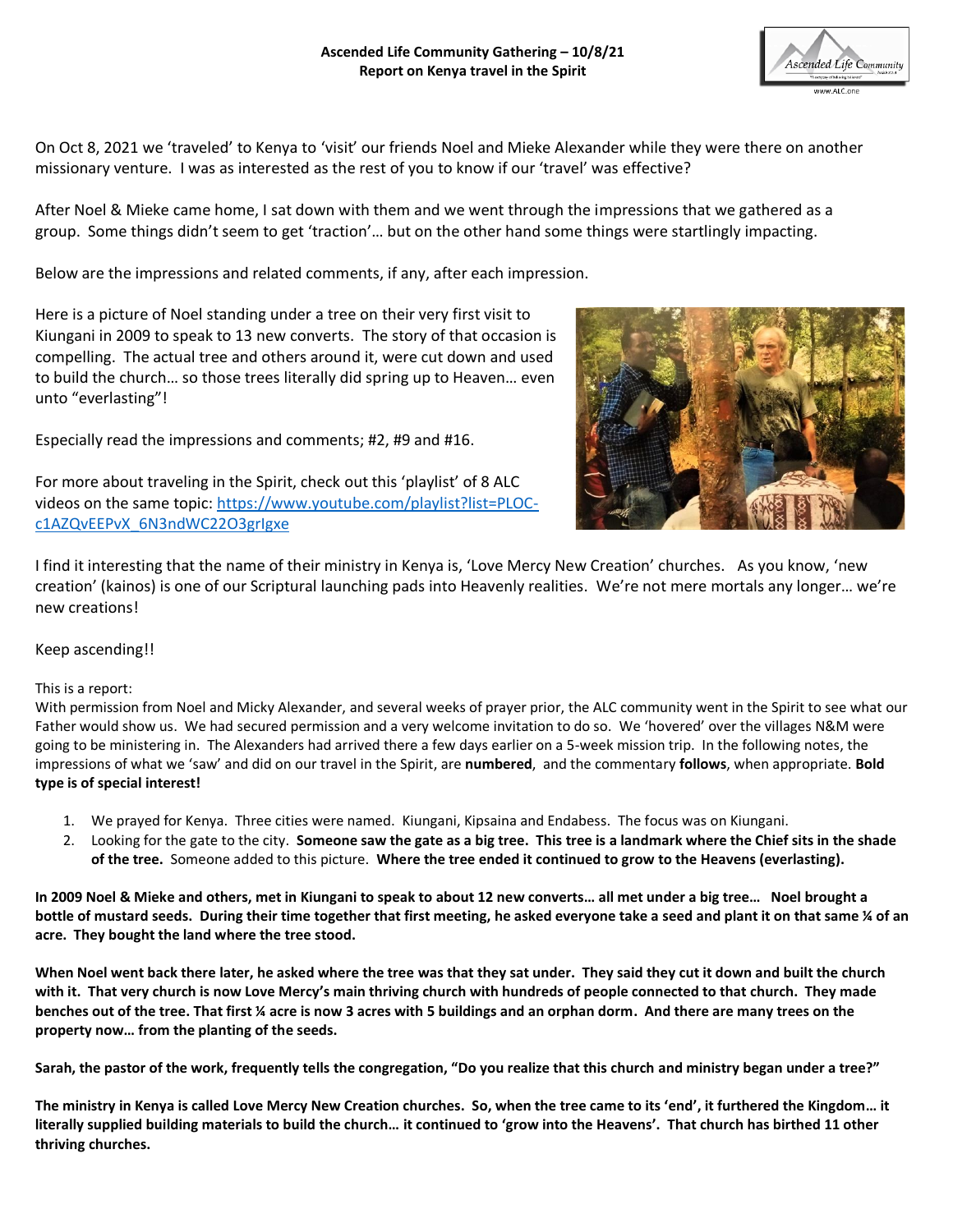**3.** Another saw that the boundary stones had been moved. Someone saw flames of fire which kept people out. **She felt that the Lord would use this fire to bring people through.**

## **Noel says the services during this trip were especially fiery!!**

- 4. Another saw a hut being consumed by flames.
- 5. The name Echo was given to a person. He looked up African Swahili name for Echo. **MUONGWI**. He was the Chief of Kiungani.

Their administrator (boots on the ground) guy… his name is Mina **Mongi.**

- 6. Felt that the Chief was troubled. I hear cries. Sense that everything is going to be okay!
- 7. We all sung this song over the Chief…
	- o From everlasting to everlasting, I will be your friend!
	- o From everlasting to everlasting, you'll find abundance in me!
- **8. Kiungani is to be a place of peace. Someone got the sense that the Chief is inviting people of peace to sit under the shade of his tree.**

**The church is definitely a place of peace that invites people in under the shade of the 'tree'**

**9. A picture of storehouses filling up with grain. There was a release of abundance, fruitfulness and blessings. It was for the village and to overflow to other villages.**

**Benjamin, their main guy built a storage building. Very unusual to have a storage building in that area. No one is prosperous enough to have more than enough. For two years they have harvested 400 200 lb bags of grain.** 

**10. An Angel named Thrive is assigned to this village.**

**Their ministry is definitely thriving. Noel was inspired to tell Benjamin that an angel named Thrive is helping them to prosper.** 

- 11. Someone saw (Muongwi) Echo's ears vibrating with frequencies which permeated his heart and body.
- **12. Stones that had been stacked for generations began to tumble down. It was the frequencies that caused them to tumble.**

## **This ministry has caused the generational stones to tumble down… the frequencies of the Gospel have cause them to tumble**

- 13. A sense of anxiety and tension (maybe high blood pressure for Chief). The song sung over the Chief brought release. Choirs of Angels are singing and will continue this assignment, causing the abundance to come.
- 14. Someone saw Highway 35. Hwy to Holiness. Jesus will pick him up and put him on the Highway to Holiness.
- **15. Another saw Chief Monqwi up on the highway with a tether reaching to the chief of Endabess, girding him up and pulling him up to the highway as well.**

**Endebess is 15 miles away. They have 20 acres of land that Benjamin farms. Endebess has the best farming land… the land gives the highest yield. More rain… better soil.**

**16. Someone saw a pregnant woman breast-feeding a baby. The Lord will release love to these mothers. Picture of mothers rocking babies. There was a sense of holy, heavy peace.**

**Sarah has a ministry to widows… they were mothers and are still mothers. She has a group around her called Women of Faith. She runs the church and is a very good leader.** 

**17. Someone sees huge bellows. The angels are working the bellows.**

**They have fiery services and prayer. "You think we pray… they PRAY!" 3 or 4 days at a time. Angels fanning the flames… and Prayer is the strength of the ministry.** 

18. The fact that the Chief offered to help with materials for the widow's house, indicates that there is an anointing for the Chief to have a Father's heart. There is a need for Fathers to bring identity and blessing to the children. Mal 4:5,6

There are some good men, but this society lacks solid men… that's why there are so many widows.